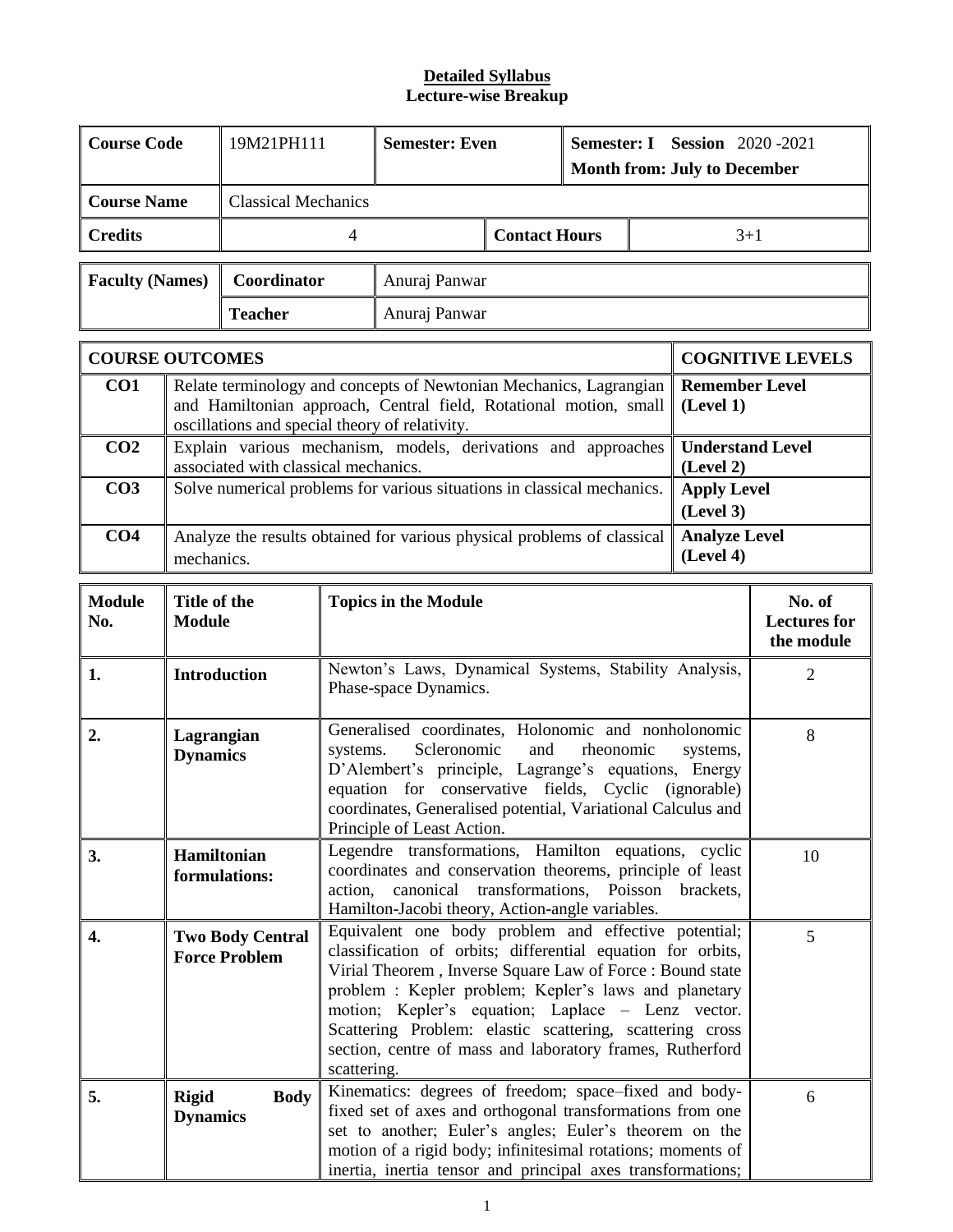|                                                                                                                                                                                    | Euler's equations of motion. Force free motion of a rigid<br>body; symmetrical top, Larmor precession; gyroscope<br>asymmetrical top.                                                                                                                                                                                          |                                                                                                                                     |  |  |  |  |
|------------------------------------------------------------------------------------------------------------------------------------------------------------------------------------|--------------------------------------------------------------------------------------------------------------------------------------------------------------------------------------------------------------------------------------------------------------------------------------------------------------------------------|-------------------------------------------------------------------------------------------------------------------------------------|--|--|--|--|
| <b>Small Oscillations</b>                                                                                                                                                          | Formulation of the problem; eigenvalue equations;<br>frequencies of free vibrations and normal coordinates;<br>forced vibrations and the effect of dissipative forces; simple<br>examples.                                                                                                                                     | $\overline{4}$                                                                                                                      |  |  |  |  |
| <b>Special relativity</b>                                                                                                                                                          | Internal frames, Principle and postulate of relativity,<br>Lorentz transformations, Length contraction, time dilation<br>and the Doppler effect, Velocity addition formula, Four-<br>vector notation, Energy-momentum four-vector for a<br>Relativistic invariance<br>particle.<br>of<br>physical<br>laws,<br>Minkowski space. | 5                                                                                                                                   |  |  |  |  |
|                                                                                                                                                                                    | <b>Total number of Lectures</b>                                                                                                                                                                                                                                                                                                | 40                                                                                                                                  |  |  |  |  |
| <b>Evaluation Criteria</b>                                                                                                                                                         |                                                                                                                                                                                                                                                                                                                                |                                                                                                                                     |  |  |  |  |
| <b>Components</b>                                                                                                                                                                  | <b>Maximum Marks</b>                                                                                                                                                                                                                                                                                                           |                                                                                                                                     |  |  |  |  |
|                                                                                                                                                                                    | 20                                                                                                                                                                                                                                                                                                                             |                                                                                                                                     |  |  |  |  |
|                                                                                                                                                                                    |                                                                                                                                                                                                                                                                                                                                |                                                                                                                                     |  |  |  |  |
|                                                                                                                                                                                    |                                                                                                                                                                                                                                                                                                                                |                                                                                                                                     |  |  |  |  |
|                                                                                                                                                                                    |                                                                                                                                                                                                                                                                                                                                |                                                                                                                                     |  |  |  |  |
|                                                                                                                                                                                    |                                                                                                                                                                                                                                                                                                                                |                                                                                                                                     |  |  |  |  |
| <b>Total</b>                                                                                                                                                                       |                                                                                                                                                                                                                                                                                                                                |                                                                                                                                     |  |  |  |  |
| Recommended Reading material: Author(s), Title, Edition, Publisher, Year of Publication etc. (Text books,<br>Reference Books, Journals, Reports, Websites etc. in the IEEE format) |                                                                                                                                                                                                                                                                                                                                |                                                                                                                                     |  |  |  |  |
| Goldstein, Classical Mechanics -Narosa<br>1.                                                                                                                                       |                                                                                                                                                                                                                                                                                                                                |                                                                                                                                     |  |  |  |  |
|                                                                                                                                                                                    |                                                                                                                                                                                                                                                                                                                                |                                                                                                                                     |  |  |  |  |
| Landau and Lifshitz, Mechanics - Pergamon                                                                                                                                          |                                                                                                                                                                                                                                                                                                                                |                                                                                                                                     |  |  |  |  |
|                                                                                                                                                                                    | Rana and Joag, Classical Mechanics - Tata McGraw Hill                                                                                                                                                                                                                                                                          |                                                                                                                                     |  |  |  |  |
|                                                                                                                                                                                    | Whittaker, Analytical Dynamics of Particles and Rigid Bodies - Cambridge                                                                                                                                                                                                                                                       |                                                                                                                                     |  |  |  |  |
| Raychaudhuri, Classical Mechanics - Oxford                                                                                                                                         |                                                                                                                                                                                                                                                                                                                                |                                                                                                                                     |  |  |  |  |
|                                                                                                                                                                                    | <b>End Semester Examination</b>                                                                                                                                                                                                                                                                                                | 20<br>35<br>25 [2 Quiz (7 M), Attendance (7 M) and A mini-project and class<br>performance (6 M) and class performance (5M)]<br>100 |  |  |  |  |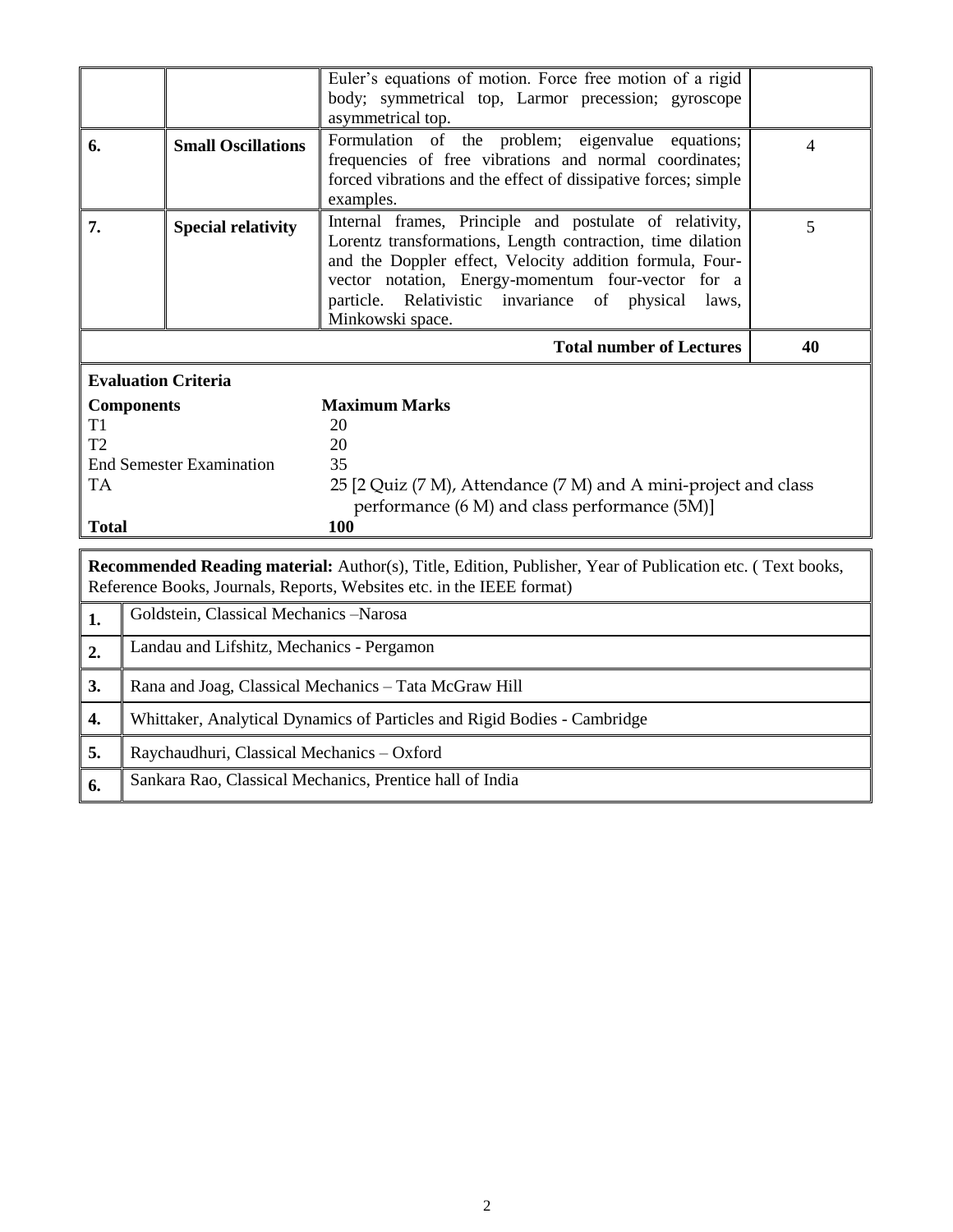| <b>Course Code</b>     |                                                                                                                                                                                                                                                                                                                                                                                                                                                                                                                                                                  | 19M21PH112 |                             | <b>Semester: Even</b>                                                                                                                      |                      | Semester: I Session 2020-2021<br><b>Month from: July to December</b> |                                             |                      |                         |  |  |
|------------------------|------------------------------------------------------------------------------------------------------------------------------------------------------------------------------------------------------------------------------------------------------------------------------------------------------------------------------------------------------------------------------------------------------------------------------------------------------------------------------------------------------------------------------------------------------------------|------------|-----------------------------|--------------------------------------------------------------------------------------------------------------------------------------------|----------------------|----------------------------------------------------------------------|---------------------------------------------|----------------------|-------------------------|--|--|
| <b>Course Name</b>     | <b>Mathematical Physics</b>                                                                                                                                                                                                                                                                                                                                                                                                                                                                                                                                      |            |                             |                                                                                                                                            |                      |                                                                      |                                             |                      |                         |  |  |
| <b>Credits</b>         |                                                                                                                                                                                                                                                                                                                                                                                                                                                                                                                                                                  |            | 4                           |                                                                                                                                            | <b>Contact Hours</b> |                                                                      |                                             | $3 + 1$              |                         |  |  |
|                        | <b>Faculty (Names)</b><br>Coordinator<br>Dr Manoj Kumar                                                                                                                                                                                                                                                                                                                                                                                                                                                                                                          |            |                             |                                                                                                                                            |                      |                                                                      |                                             |                      |                         |  |  |
|                        | <b>Teacher</b><br>Dr Manoj Kumar                                                                                                                                                                                                                                                                                                                                                                                                                                                                                                                                 |            |                             |                                                                                                                                            |                      |                                                                      |                                             |                      |                         |  |  |
| <b>COURSE OUTCOMES</b> |                                                                                                                                                                                                                                                                                                                                                                                                                                                                                                                                                                  |            |                             |                                                                                                                                            |                      |                                                                      |                                             |                      | <b>COGNITIVE LEVELS</b> |  |  |
| CO1                    |                                                                                                                                                                                                                                                                                                                                                                                                                                                                                                                                                                  |            |                             | Recall basics of matrices, complex analysis, differential equations,<br>special functions, Fourier and Laplace transformations etc         |                      |                                                                      |                                             | Remembering $(C1)$   |                         |  |  |
| CO <sub>2</sub>        |                                                                                                                                                                                                                                                                                                                                                                                                                                                                                                                                                                  |            |                             | Explain elements of linear vector space, complex analysis and methods<br>of solving differential equations of various type                 |                      |                                                                      |                                             | Understanding $(C2)$ |                         |  |  |
| CO <sub>3</sub>        | problems                                                                                                                                                                                                                                                                                                                                                                                                                                                                                                                                                         |            |                             | Apply concepts of matrices, complex analysis, differential equations,<br>Fourier and Laplace transformations, and group theory to physical |                      |                                                                      |                                             | Applying (C3)        |                         |  |  |
| CO <sub>4</sub>        | Evaluate solution of physical problems using matrices, complex<br>Evaluating (C5)<br>analysis, differential equations, Fourier and Laplace transformations<br>and group theory                                                                                                                                                                                                                                                                                                                                                                                   |            |                             |                                                                                                                                            |                      |                                                                      |                                             |                      |                         |  |  |
| <b>Module</b><br>No.   | Title of the<br><b>Module</b>                                                                                                                                                                                                                                                                                                                                                                                                                                                                                                                                    |            | <b>Topics in the Module</b> |                                                                                                                                            |                      |                                                                      | No. of<br><b>Lectures</b> for<br>the module |                      |                         |  |  |
| 1.                     | Analysis,<br>Vector algebra, gradient, divergence and Curl, Integral<br>Vector<br>curvilinear<br>and<br>Matrices<br>theorems,<br>coordinates<br>coordinate<br>and<br>Eigen values<br><b>Tensor Analysis</b><br>transformation,<br>and<br>eigen<br>vectors,<br>diagonalization of matrix, coordinate transformation,<br>summation convention, classification of tensors, rank of a<br>covariant<br>contravariant,<br>and<br>tensor,<br>mixed<br>tensors.<br>symmetric and antisymmetric tensors, contraction of tensor,<br>metric tensor. Curvilinear coordinates |            |                             |                                                                                                                                            |                      | 8                                                                    |                                             |                      |                         |  |  |
| 2.                     | 12<br><b>Complex Analysis</b><br>Algebra<br>of<br>complex<br>numbers,<br>continuity<br>and<br>differentiability of complex functions, Cauchy-Riemann<br>equations, Analyticity and singularity points, complex<br>integration, Cauchy integral theorem, evaluation of residues<br>and definite integrals, Taylor and Lorentz Series.                                                                                                                                                                                                                             |            |                             |                                                                                                                                            |                      |                                                                      |                                             |                      |                         |  |  |
| 3.                     | 8<br>Differential<br>Differential operators, second order linear ordinary<br>Equations and<br>differential equations, Power series solution of differential<br>Special functions<br>equations Bessel's equation and solutions, Bessel's<br>functions, recurrence formula, orthogonality of Bessel<br>functions, General solutions to: Legendre, Laguere,<br>Hermite, Beta and gamma functions and their properties<br>and inter relationships. Green's Function<br>and its<br>applications.                                                                      |            |                             |                                                                                                                                            |                      |                                                                      |                                             |                      |                         |  |  |
| 4.                     | Fourier<br>Fourier series, Dirichlet's conditions, Fourier integral<br>8<br>and                                                                                                                                                                                                                                                                                                                                                                                                                                                                                  |            |                             |                                                                                                                                            |                      |                                                                      |                                             |                      |                         |  |  |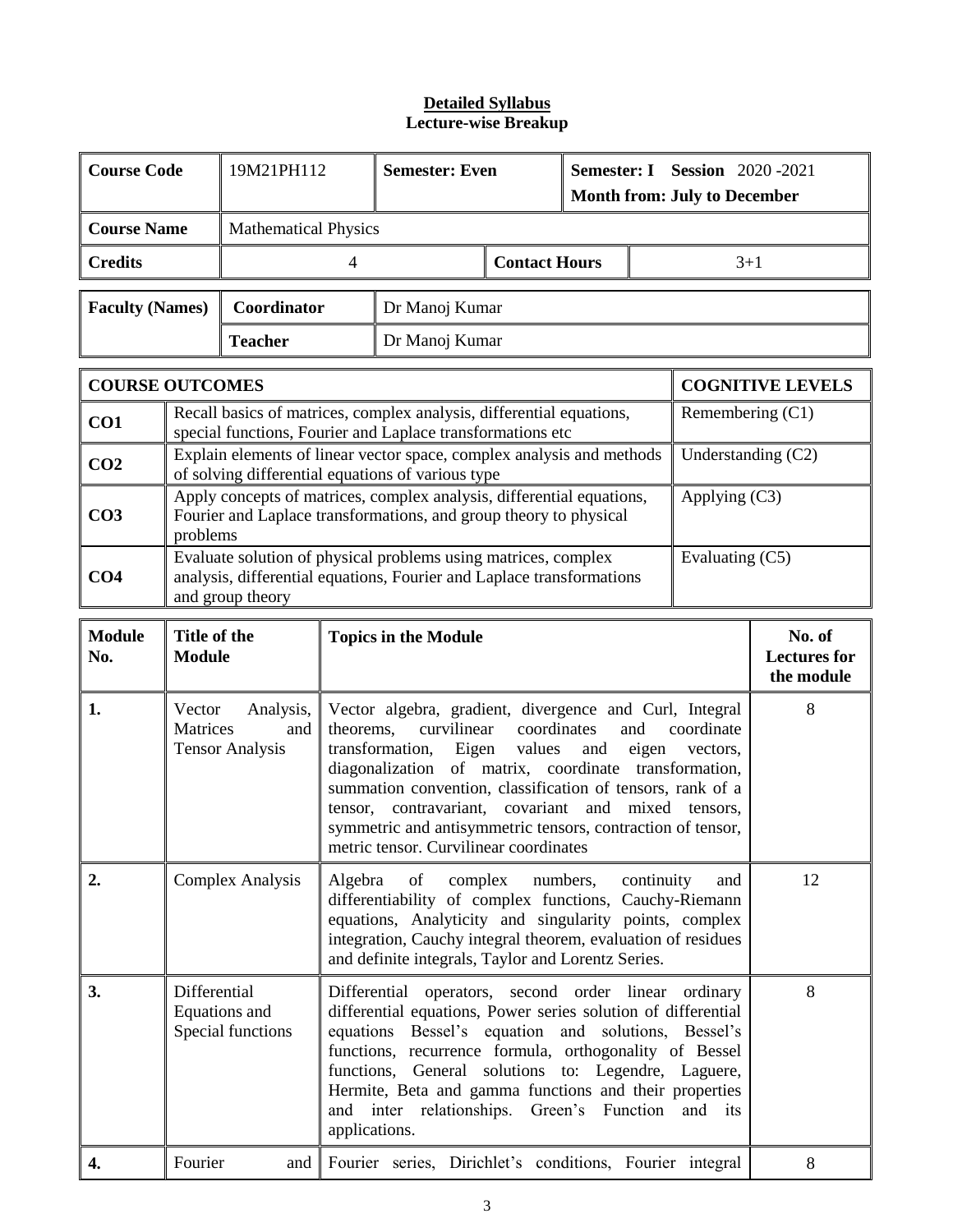| Laplace Transforms                                                                                        |                                              | theorem, Fourier sine and cosine transforms, Fourier<br>Transforms of Dirac Delta function, solution of partial<br>differential<br>equation, Integral<br>Transforms,<br>Laplace<br>transform: Conditions for L.T., Simple properties of L.T.,<br>First and Second shifting theorems, L.T. of derivatives,<br>solution of ordinary differential equation by L.T. |    |
|-----------------------------------------------------------------------------------------------------------|----------------------------------------------|-----------------------------------------------------------------------------------------------------------------------------------------------------------------------------------------------------------------------------------------------------------------------------------------------------------------------------------------------------------------|----|
| 5.<br>Group theory                                                                                        |                                              | Groups, Subgroups, Normal Subgroups, Quotient Groups,<br>Isomorphism Theorems, Simple Groups, Jordan Holder<br>Theorems, Sylow Probability Theory, Random variable,<br>Binomial, Poisson, and normal distribution, and central<br>limit theorem.                                                                                                                | 4  |
|                                                                                                           |                                              | <b>Total number of Lectures</b>                                                                                                                                                                                                                                                                                                                                 | 40 |
|                                                                                                           | <b>Evaluation Criteria</b>                   |                                                                                                                                                                                                                                                                                                                                                                 |    |
| <b>Components</b><br>T1<br>T <sub>2</sub><br><b>End Semester Examination</b><br><b>TA</b><br><b>Total</b> |                                              | <b>Maximum Marks</b><br>20<br>20<br>35<br>25 [2 Quiz (7 M), Attendance (7 M) and A mini-project and class<br>performance (6 M) and class performance (5M)]<br>100                                                                                                                                                                                               |    |
|                                                                                                           |                                              | <b>Recommended Reading material:</b> Author(s), Title, Edition, Publisher, Year of Publication etc. (Text books,<br>Reference Books, Journals, Reports, Websites etc. in the IEEE format)                                                                                                                                                                       |    |
| 1.                                                                                                        |                                              | Mathematical Methods for Physicists, by G. Arfken, Academic Press.                                                                                                                                                                                                                                                                                              |    |
| 2.                                                                                                        |                                              | Introduction to Mathematical Physics, by Charlie Harper, Phi Learning.                                                                                                                                                                                                                                                                                          |    |
| 3.                                                                                                        | Advanced Engineering Mathematics by Creyszig |                                                                                                                                                                                                                                                                                                                                                                 |    |
| 4.                                                                                                        |                                              | Advanced Engineering Mathematics by R K Jain and S R K Iyengar                                                                                                                                                                                                                                                                                                  |    |
| 5.                                                                                                        | Mathematical Physics, by H.K. Dass.          |                                                                                                                                                                                                                                                                                                                                                                 |    |
| 6.                                                                                                        |                                              | Mathematical Methods in Classical and Quantum Physics by Tulsi Das and S K Sharma                                                                                                                                                                                                                                                                               |    |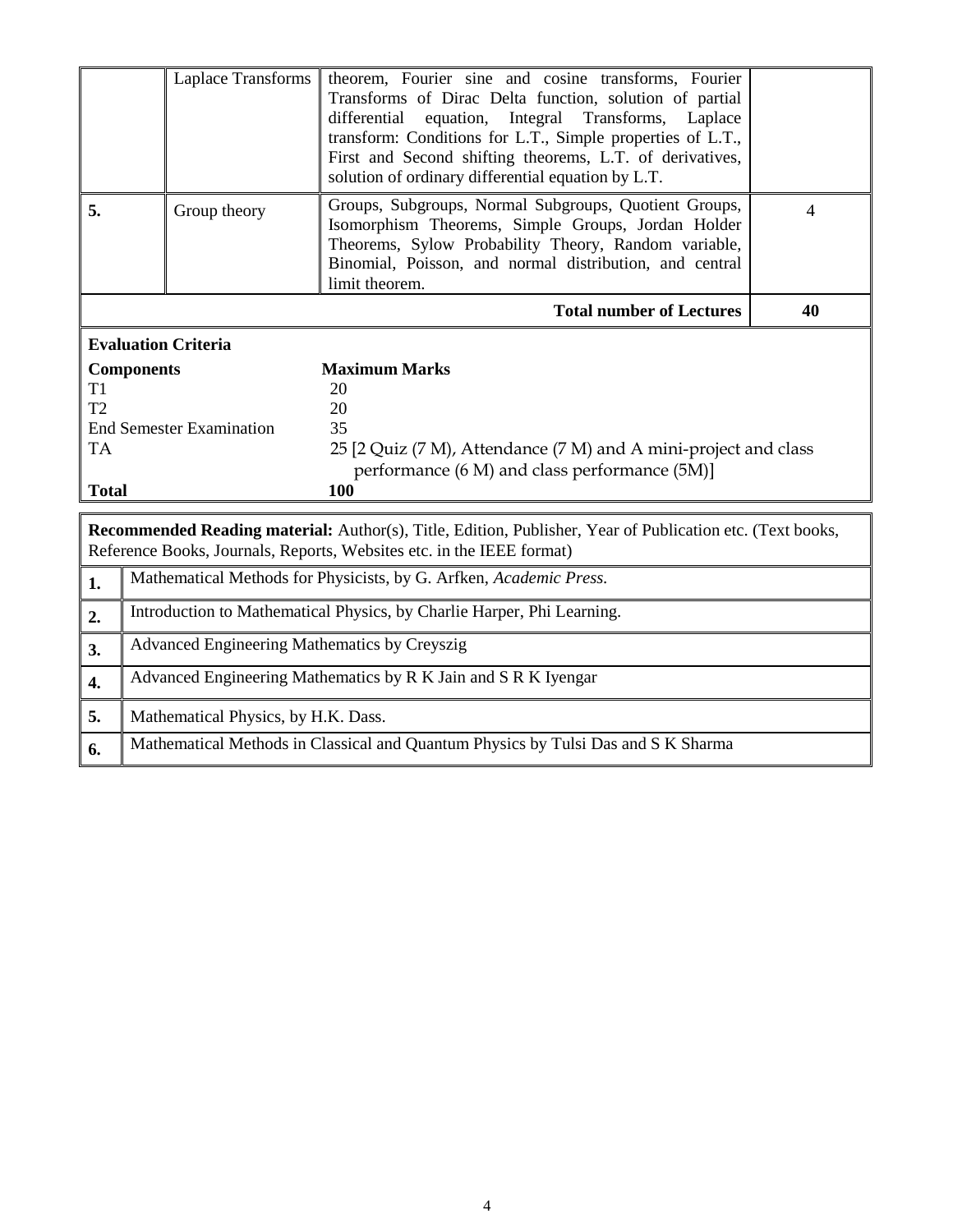|                                                      |                                                                                                                                                                                                                                                                                                  |                                                                                                                     |                                                                                                                                                                                                                                                                                                                                                                                                                                                                                                      | <b>Lecture-wise Breakup</b>                                                                                                                                                                                                                                                                                                                                                                                                |                      |  |         |                      |                                             |  |
|------------------------------------------------------|--------------------------------------------------------------------------------------------------------------------------------------------------------------------------------------------------------------------------------------------------------------------------------------------------|---------------------------------------------------------------------------------------------------------------------|------------------------------------------------------------------------------------------------------------------------------------------------------------------------------------------------------------------------------------------------------------------------------------------------------------------------------------------------------------------------------------------------------------------------------------------------------------------------------------------------------|----------------------------------------------------------------------------------------------------------------------------------------------------------------------------------------------------------------------------------------------------------------------------------------------------------------------------------------------------------------------------------------------------------------------------|----------------------|--|---------|----------------------|---------------------------------------------|--|
| <b>Course Code</b>                                   |                                                                                                                                                                                                                                                                                                  | 19M21PH113<br><b>Semester: ODD</b><br><b>Semester: I</b> Session: 2020 -2021<br><b>Month from: July to December</b> |                                                                                                                                                                                                                                                                                                                                                                                                                                                                                                      |                                                                                                                                                                                                                                                                                                                                                                                                                            |                      |  |         |                      |                                             |  |
| <b>Course Name</b>                                   |                                                                                                                                                                                                                                                                                                  |                                                                                                                     | <b>Quantum Mechanics</b>                                                                                                                                                                                                                                                                                                                                                                                                                                                                             |                                                                                                                                                                                                                                                                                                                                                                                                                            |                      |  |         |                      |                                             |  |
| <b>Credits</b>                                       |                                                                                                                                                                                                                                                                                                  |                                                                                                                     | 4                                                                                                                                                                                                                                                                                                                                                                                                                                                                                                    |                                                                                                                                                                                                                                                                                                                                                                                                                            | <b>Contact Hours</b> |  | $3 + 1$ |                      |                                             |  |
| <b>Faculty (Names)</b>                               |                                                                                                                                                                                                                                                                                                  |                                                                                                                     | Coordinator(s)<br>Dr Papia Chowdhury                                                                                                                                                                                                                                                                                                                                                                                                                                                                 |                                                                                                                                                                                                                                                                                                                                                                                                                            |                      |  |         |                      |                                             |  |
| Teacher(s)<br>Dr Papia Chowdhury<br>(Alphabetically) |                                                                                                                                                                                                                                                                                                  |                                                                                                                     |                                                                                                                                                                                                                                                                                                                                                                                                                                                                                                      |                                                                                                                                                                                                                                                                                                                                                                                                                            |                      |  |         |                      |                                             |  |
| <b>COURSE OUTCOMES</b>                               |                                                                                                                                                                                                                                                                                                  |                                                                                                                     |                                                                                                                                                                                                                                                                                                                                                                                                                                                                                                      |                                                                                                                                                                                                                                                                                                                                                                                                                            |                      |  |         |                      | <b>COGNITIVE LEVELS</b>                     |  |
| CO1                                                  |                                                                                                                                                                                                                                                                                                  |                                                                                                                     |                                                                                                                                                                                                                                                                                                                                                                                                                                                                                                      | Recall basic requirement of Quantum Mechanics such as inadequacy<br>of classical physics in black body radiation, photoelectric effect etc.                                                                                                                                                                                                                                                                                |                      |  |         | Remembering (C1)     |                                             |  |
| CO <sub>2</sub>                                      |                                                                                                                                                                                                                                                                                                  |                                                                                                                     |                                                                                                                                                                                                                                                                                                                                                                                                                                                                                                      | Demonstrate the general structure of Quantum Mechanics such as<br>vector space, Dirac's bra-ket notation, operator algebra, angular<br>momentum algebra, uncertainty relation etc.                                                                                                                                                                                                                                         |                      |  |         | Understanding $(C2)$ |                                             |  |
| CO <sub>3</sub>                                      |                                                                                                                                                                                                                                                                                                  |                                                                                                                     |                                                                                                                                                                                                                                                                                                                                                                                                                                                                                                      | Schrödinger equation and its applications as potential well cases,                                                                                                                                                                                                                                                                                                                                                         |                      |  |         | Applying (C3)        |                                             |  |
| CO <sub>4</sub>                                      | harmonic oscillator, hydrogen atom and in hydrogen like systems etc.<br>Analyzing the applicability of different Approximation Techniques<br>Analyzing (C4)<br>such as WKB approximations, perturbation theory, variational methods<br>for Anharmonic oscillator, Helium atom, Stark effect etc. |                                                                                                                     |                                                                                                                                                                                                                                                                                                                                                                                                                                                                                                      |                                                                                                                                                                                                                                                                                                                                                                                                                            |                      |  |         |                      |                                             |  |
| <b>Module</b><br>No.                                 | Title of the<br><b>Module</b>                                                                                                                                                                                                                                                                    |                                                                                                                     |                                                                                                                                                                                                                                                                                                                                                                                                                                                                                                      | <b>Topics in the Module</b>                                                                                                                                                                                                                                                                                                                                                                                                |                      |  |         |                      | No. of<br><b>Lectures for</b><br>the module |  |
| 1.                                                   |                                                                                                                                                                                                                                                                                                  | <b>Introduction</b>                                                                                                 |                                                                                                                                                                                                                                                                                                                                                                                                                                                                                                      | Inadequacy of classical Physics and advent of quantum<br>3<br>physics (with specific attention to Planck's<br>law,<br>photoelectric effect, Compton effect, Specific heat, wave<br>nature of mater, Davisson-Germer experiment, Stern-<br>Gerlach, and Franck-Hertz experiment). Brief discussion on<br>Schrodinger equation and solution of some<br>simple<br>problems.                                                   |                      |  |         |                      |                                             |  |
| 2.                                                   | of Quantum<br><b>Mechanics</b>                                                                                                                                                                                                                                                                   | <b>General structure</b>                                                                                            | Basic ideas of linear algebra: vector space, inner product,<br>10<br>Hilbert-space, Dirac's bra-ket notation for state vectors,<br>bases and linear independence, eigen values and eigen<br>vectors (with their physical meaning). Hermitian, normal,<br>unitary and positive operators, Postulates of quantum<br>mechanics, matrix representation of an operator, change of<br>basis, unitary transformation. Eigen values and eigen<br>functions of simple harmonic oscillator by operator method. |                                                                                                                                                                                                                                                                                                                                                                                                                            |                      |  |         |                      |                                             |  |
| 3.                                                   | Schrödinger<br>applications                                                                                                                                                                                                                                                                      | equation and its                                                                                                    |                                                                                                                                                                                                                                                                                                                                                                                                                                                                                                      | Commutators and Heisenberg's uncertainty principle.<br>Schrodinger wave equation (time-dependent and time-<br>10<br>independent)<br>probability interpretation,<br>and<br>Simple<br>potential problems-wells, tunneling through a barrier and<br>harmonic oscillator (One and three dimensional). Wave-<br>function in coordinate and momentum representations.<br>Spherically Symmetric potentials: The hydrogen atom and |                      |  |         |                      |                                             |  |

# **Detailed Syllabus**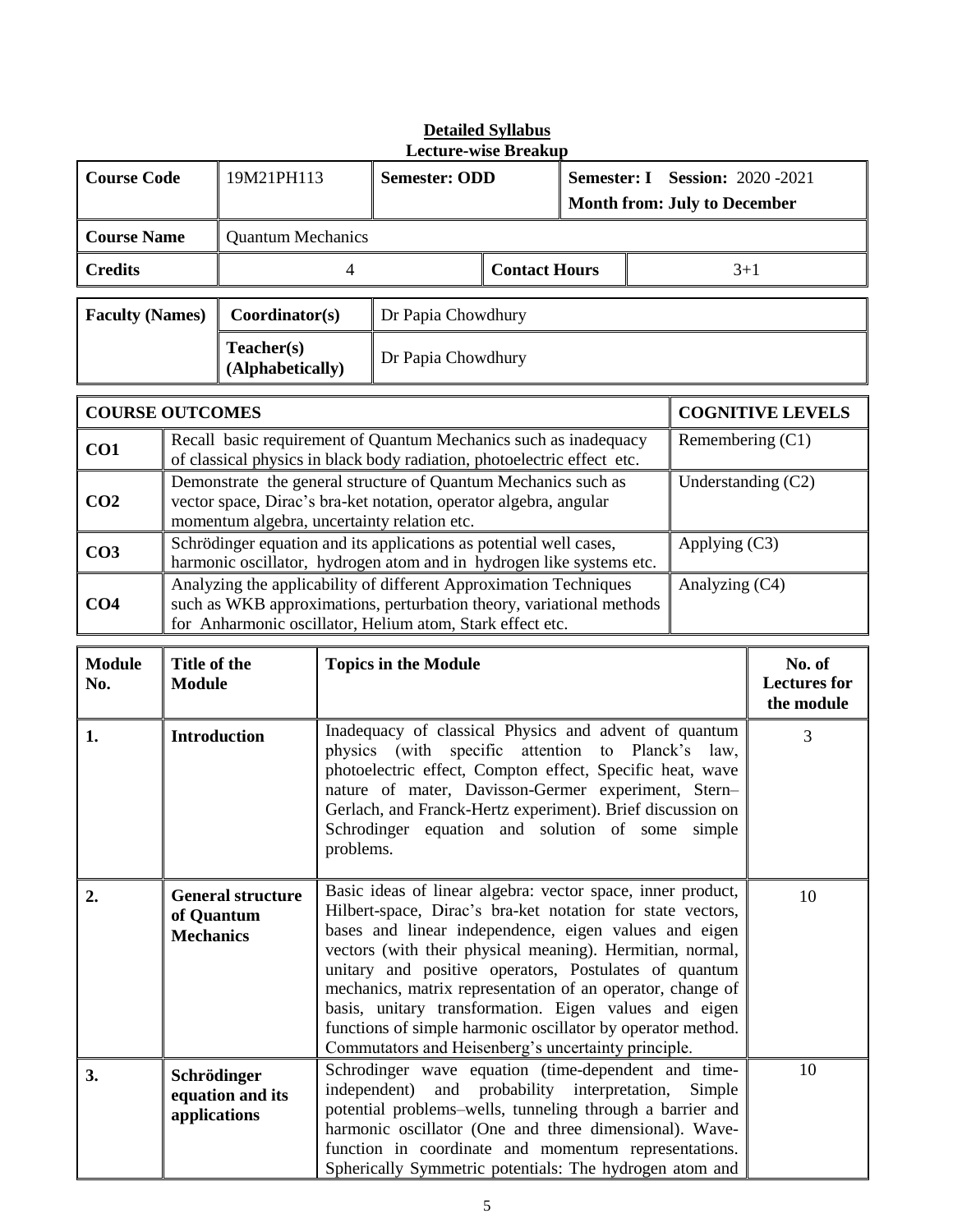|                  |                                                                                                                                                                                                                                                                                                                             | hydrogen like systems (e.g., Hydrogen molecular ion). A                                                                                                                                                                                                                                                                                                                                                                                                                                                                        |                |
|------------------|-----------------------------------------------------------------------------------------------------------------------------------------------------------------------------------------------------------------------------------------------------------------------------------------------------------------------------|--------------------------------------------------------------------------------------------------------------------------------------------------------------------------------------------------------------------------------------------------------------------------------------------------------------------------------------------------------------------------------------------------------------------------------------------------------------------------------------------------------------------------------|----------------|
|                  |                                                                                                                                                                                                                                                                                                                             | brief idea of open quantum systems.                                                                                                                                                                                                                                                                                                                                                                                                                                                                                            |                |
| $\overline{4}$ . | Angular<br><b>Momentum</b><br>Algebra                                                                                                                                                                                                                                                                                       | The angular momentum operator and their representation in<br>spherical polar coordinates, eigen values and eigen<br>functions of $L^2$ and $L_z$ operators, ladder operators $L$ + and $L$ -<br>, Pauli's theory of spins (Pauli's matrices), angular<br>momentum as a generator of infinitesimal rotations, matrix<br>representation of J in ljm> basis. Addition of angular<br>momenta, Computation of Clebsch-Gordon coefficients in<br>simple cases $(J1=1/2, J2=1/2)$ Central forces with an<br>example of hydrogen atom. | $\overline{7}$ |
| 5.               | Time-independent perturbation theory for non-degenerate<br><b>Approximation</b><br>and degenerate states. Applications: Anharmonic oscillator,<br><b>Techniques</b><br>Helium atom, Stark effect in hydrogen atom, Variational<br>methods: Helium atom. WKB approximations and their<br>applications to 2 electron systems. |                                                                                                                                                                                                                                                                                                                                                                                                                                                                                                                                | 10             |
|                  |                                                                                                                                                                                                                                                                                                                             | <b>Total number of Lectures</b>                                                                                                                                                                                                                                                                                                                                                                                                                                                                                                | 40             |
|                  |                                                                                                                                                                                                                                                                                                                             |                                                                                                                                                                                                                                                                                                                                                                                                                                                                                                                                |                |
|                  | <b>Evaluation Criteria</b>                                                                                                                                                                                                                                                                                                  |                                                                                                                                                                                                                                                                                                                                                                                                                                                                                                                                |                |
|                  | <b>Components</b>                                                                                                                                                                                                                                                                                                           | <b>Maximum Marks</b>                                                                                                                                                                                                                                                                                                                                                                                                                                                                                                           |                |
| T1               |                                                                                                                                                                                                                                                                                                                             | 20                                                                                                                                                                                                                                                                                                                                                                                                                                                                                                                             |                |
| T <sub>2</sub>   |                                                                                                                                                                                                                                                                                                                             | 20                                                                                                                                                                                                                                                                                                                                                                                                                                                                                                                             |                |
|                  | <b>End Semester Examination</b>                                                                                                                                                                                                                                                                                             | 35                                                                                                                                                                                                                                                                                                                                                                                                                                                                                                                             |                |
| <b>TA</b>        |                                                                                                                                                                                                                                                                                                                             | 25 [2 Quiz (7 M), Attendance (7 M) and A mini-project and class                                                                                                                                                                                                                                                                                                                                                                                                                                                                |                |
|                  |                                                                                                                                                                                                                                                                                                                             | performance (6 M) and class performance (5M)]                                                                                                                                                                                                                                                                                                                                                                                                                                                                                  |                |
| <b>Total</b>     |                                                                                                                                                                                                                                                                                                                             | 100                                                                                                                                                                                                                                                                                                                                                                                                                                                                                                                            |                |
|                  |                                                                                                                                                                                                                                                                                                                             | Recommended Reading material: Author(s), Title, Edition, Publisher, Year of Publication etc. (Text books,<br>Reference Books, Journals, Reports, Websites etc. in the IEEE format)                                                                                                                                                                                                                                                                                                                                             |                |
| 1.               |                                                                                                                                                                                                                                                                                                                             | Quantum Mechanics, L. I. Schiff, McGraw-Hill Book Co.                                                                                                                                                                                                                                                                                                                                                                                                                                                                          |                |
| 2.               |                                                                                                                                                                                                                                                                                                                             | Quantum Mechanics, E Merzbacher. John Wiley and Sons.                                                                                                                                                                                                                                                                                                                                                                                                                                                                          |                |
| 3.               |                                                                                                                                                                                                                                                                                                                             | Quantum Mechanics, A. Ghatak and S. Lokanathan, Macmillan                                                                                                                                                                                                                                                                                                                                                                                                                                                                      |                |
| 4.               |                                                                                                                                                                                                                                                                                                                             |                                                                                                                                                                                                                                                                                                                                                                                                                                                                                                                                |                |
| 5.               | Feynman Lectures on Physics, Vol-3, Narosa                                                                                                                                                                                                                                                                                  | Quantum Physics: Berkeley Physics Course, Vol. 4, E H Wichman, Tata McGrawhill,                                                                                                                                                                                                                                                                                                                                                                                                                                                |                |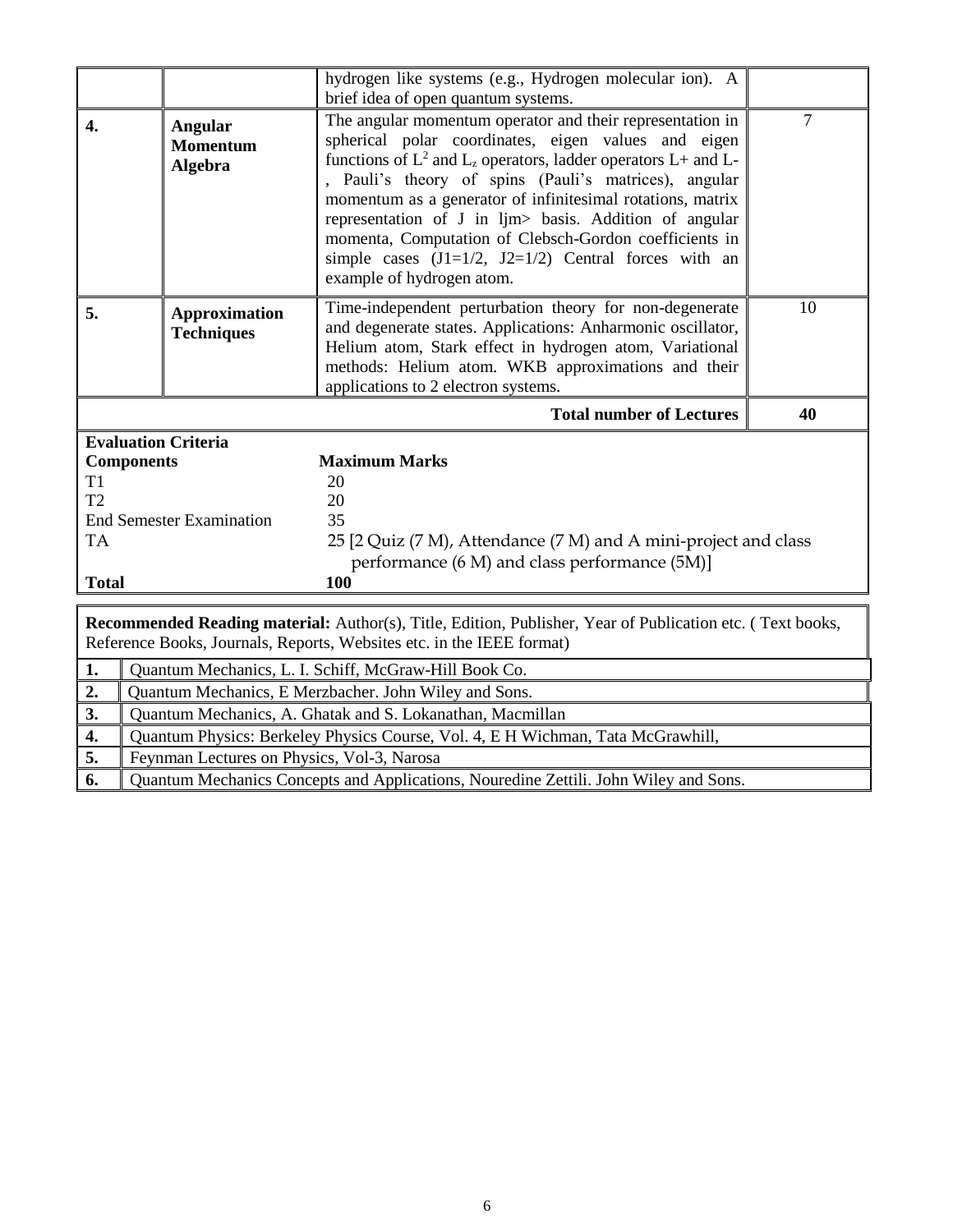| <b>Course Code</b>     |                                                                                                                                                                                                                                                                                                                                                                                                                                                                                                                                                                                                                                                                                       | 19M21PH114                                |                | <b>Semester: Odd</b>                                                    |                      |                                                                                                                                                                             |  | <b>Semester: I</b> Session 2010 - 2021<br><b>Month from: July to December</b> |                    |  |  |
|------------------------|---------------------------------------------------------------------------------------------------------------------------------------------------------------------------------------------------------------------------------------------------------------------------------------------------------------------------------------------------------------------------------------------------------------------------------------------------------------------------------------------------------------------------------------------------------------------------------------------------------------------------------------------------------------------------------------|-------------------------------------------|----------------|-------------------------------------------------------------------------|----------------------|-----------------------------------------------------------------------------------------------------------------------------------------------------------------------------|--|-------------------------------------------------------------------------------|--------------------|--|--|
| <b>Course Name</b>     |                                                                                                                                                                                                                                                                                                                                                                                                                                                                                                                                                                                                                                                                                       | Electronics                               |                |                                                                         |                      |                                                                                                                                                                             |  |                                                                               |                    |  |  |
| <b>Credits</b>         |                                                                                                                                                                                                                                                                                                                                                                                                                                                                                                                                                                                                                                                                                       |                                           | $\overline{4}$ |                                                                         | <b>Contact Hours</b> |                                                                                                                                                                             |  | $3 + 1$                                                                       |                    |  |  |
| <b>Faculty (Names)</b> |                                                                                                                                                                                                                                                                                                                                                                                                                                                                                                                                                                                                                                                                                       | Coordinator                               |                | Dr B.C. Joshi                                                           |                      |                                                                                                                                                                             |  |                                                                               |                    |  |  |
|                        |                                                                                                                                                                                                                                                                                                                                                                                                                                                                                                                                                                                                                                                                                       | <b>Teacher</b>                            |                | Dr B.C. Joshi                                                           |                      |                                                                                                                                                                             |  |                                                                               |                    |  |  |
|                        | <b>COURSE OUTCOMES</b>                                                                                                                                                                                                                                                                                                                                                                                                                                                                                                                                                                                                                                                                |                                           |                |                                                                         |                      |                                                                                                                                                                             |  | <b>COGNITIVE LEVELS</b>                                                       |                    |  |  |
| $C305-6.1$             | Recall the basic concepts of electronics devices like diodes, LEDs,<br>BJT, FET, MOSFET, oscillators, OP-AMPS, digital GATES, and Flip<br>flops.                                                                                                                                                                                                                                                                                                                                                                                                                                                                                                                                      |                                           |                |                                                                         |                      | Remembering $(C1)$                                                                                                                                                          |  |                                                                               |                    |  |  |
| $C305-6.2$             |                                                                                                                                                                                                                                                                                                                                                                                                                                                                                                                                                                                                                                                                                       | working of electronic devices & circuits. |                | Explain the various physical parameters involve in designing and        |                      |                                                                                                                                                                             |  |                                                                               | Understanding (C2) |  |  |
| $C305-6.3$             |                                                                                                                                                                                                                                                                                                                                                                                                                                                                                                                                                                                                                                                                                       | in Analog and digital electronics.        |                | Solve various network related problems. Develop design competence       |                      |                                                                                                                                                                             |  |                                                                               | Applying $(C3)$    |  |  |
| $C305-6.4$             |                                                                                                                                                                                                                                                                                                                                                                                                                                                                                                                                                                                                                                                                                       | and components.                           |                | Develop analytical capability to analyze electronics networks, circuits |                      |                                                                                                                                                                             |  |                                                                               | Analyzing (C4)     |  |  |
| <b>Module</b><br>No.   | Title of the<br><b>Module</b>                                                                                                                                                                                                                                                                                                                                                                                                                                                                                                                                                                                                                                                         |                                           |                | <b>Topics in the Module</b>                                             |                      |                                                                                                                                                                             |  | No. of<br><b>Lectures for</b><br>the module                                   |                    |  |  |
| 1.                     | <b>Basic electronics</b><br>Network theorems and network analysis; Semiconductors,<br>and extrinsic semiconductors, Diode theory,<br>intrinsic<br>forward<br>reverse-biased<br>and<br>junctions,<br>reverse-bias<br>breakdown, load line analysis, diode applications -<br>Limiters, clippers, clampers, voltage multipliers, half wave<br>& full wave rectification, Zener diode, Varactor<br>diode.Transistor fundamentals, transistor configurations,<br>DC operating point, BJT characteristics & parameters, fixed<br>bias, emitter bias with and without emitter resistance,<br>analysis of above circuits and their design, variation of<br>operating point and its stability. |                                           |                |                                                                         |                      | 10                                                                                                                                                                          |  |                                                                               |                    |  |  |
| 2.                     | Amplifier,<br>Small Signal BJT amplifiers: AC equivalent circuit, hybrid,<br>Feedback &<br>re model and their use in amplifier design. Multistage<br><b>Oscillator Circuits</b><br>amplifiers, frequency response of basic & compound<br>configuration, Power amplifiers: Class A, B, AB, C and D<br>stages, IC output stages. Effect of positive and negative<br>feedbacks, basic feedback topologies & their properties,<br>Analysis of practical feedback amplifiers, Sinusodial<br>Oscillators (RC, LC and Crystal), Multivibrators.                                                                                                                                              |                                           |                |                                                                         |                      | 10                                                                                                                                                                          |  |                                                                               |                    |  |  |
| 3.                     | <b>Operational</b><br><b>Amplifiers</b>                                                                                                                                                                                                                                                                                                                                                                                                                                                                                                                                                                                                                                               |                                           | applications.  |                                                                         |                      | Op-Amp Basics, practical Op-Amp circuits, differential and<br>6<br>common mode operation, Inverting &Non-Inverting<br>Amplifier, differential and cascade amplifier, Op-Amp |  |                                                                               |                    |  |  |
| 4.                     | <b>Field-Effect</b>                                                                                                                                                                                                                                                                                                                                                                                                                                                                                                                                                                                                                                                                   |                                           |                |                                                                         |                      | JFET- current-voltage characteristics, effects in real<br>$\overline{2}$<br>devices, high-frequency and high-speed issues. Basics of                                        |  |                                                                               |                    |  |  |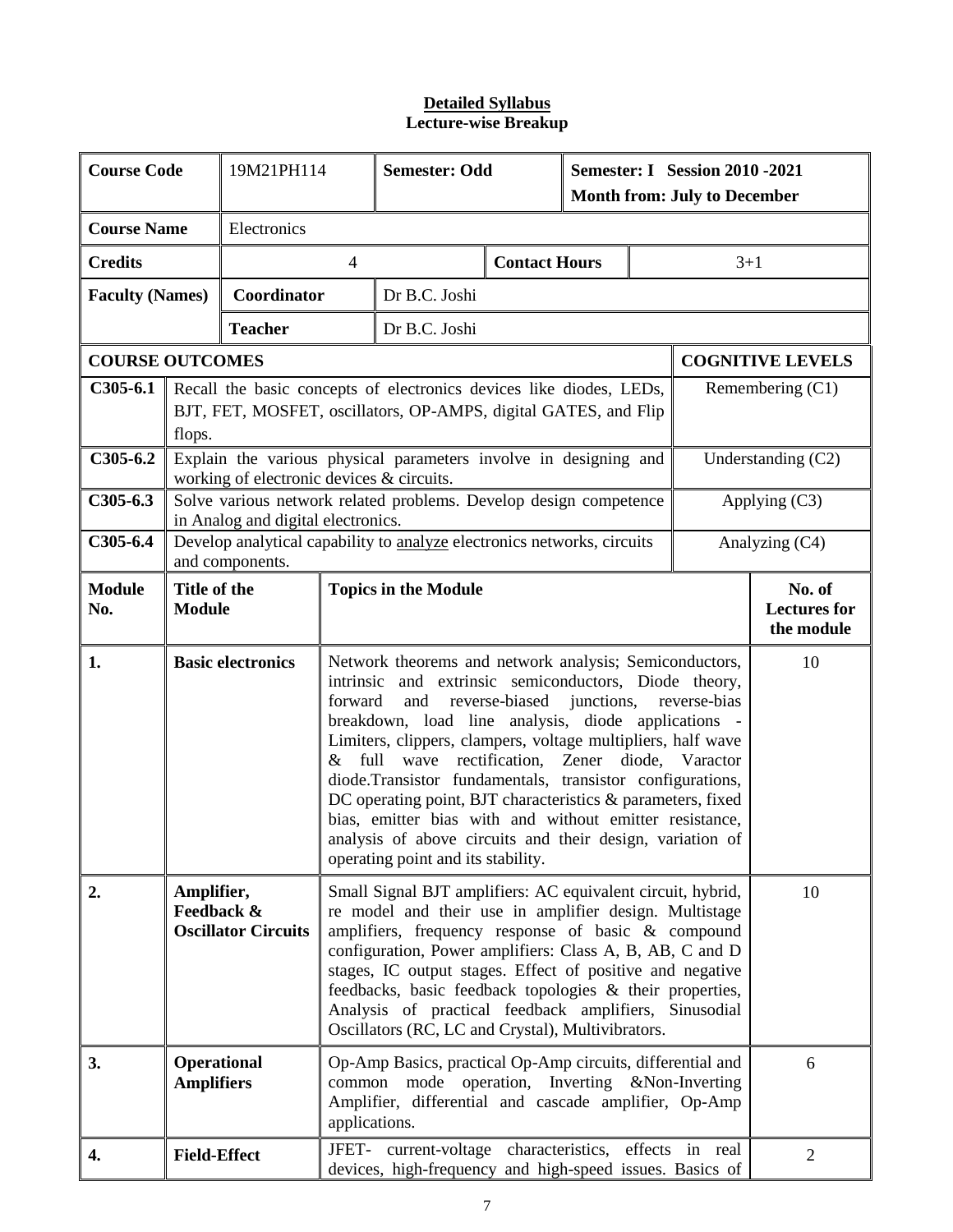|                                  | <b>Transistors (FET)</b>                                  | MOSFET.                                                                                                                                                                                                                                                                                                                                                                                 |    |
|----------------------------------|-----------------------------------------------------------|-----------------------------------------------------------------------------------------------------------------------------------------------------------------------------------------------------------------------------------------------------------------------------------------------------------------------------------------------------------------------------------------|----|
| 5.                               | <b>Digital Electronics</b>                                | Decimal, binary, octal, hexadecimal number system and<br>conversion, binary weighted codes, signed numbers, 1s and                                                                                                                                                                                                                                                                      | 12 |
|                                  |                                                           | 2s complement codes, Binary arithmetic, Positive and                                                                                                                                                                                                                                                                                                                                    |    |
|                                  |                                                           | negative logic designations, OR gate, AND gate, NOT gate,<br>NAND gate, NOR gate, XOR gate, Introduction of digital                                                                                                                                                                                                                                                                     |    |
|                                  |                                                           | logic families: Logic levels, propagation delay time, power<br>dissipation fan-out and fan-in, noise margin, logic families                                                                                                                                                                                                                                                             |    |
|                                  |                                                           | (RTL, DTL, TTL etc). Circuits and Boolean identities                                                                                                                                                                                                                                                                                                                                    |    |
|                                  |                                                           | associated with gates, Boolean algebra- De-Morgans Laws,<br>Sum of products and product of sums expressions,                                                                                                                                                                                                                                                                            |    |
|                                  |                                                           | Karnaugh maps, two, three and four variable Karnaugh<br>maps, simplification of expressions, Minterm, Maxterm,                                                                                                                                                                                                                                                                          |    |
|                                  |                                                           | deriving SOP and POS expressions from truth tables.                                                                                                                                                                                                                                                                                                                                     |    |
| 6.                               | <b>Combinational</b><br><b>Sequential</b><br>and<br>Logic | Binary adders, half adders, full<br>adders,<br>decoders,<br>multiplexer,<br>demultiplexer,<br>encoders,<br><b>ROM</b><br>and<br>applications, Digital comparator, Parity checker and<br>generator, Flip-Flops-RS, JK, master slave JK, T-type and<br>D-type flip flops,<br>Shift-register<br>and<br>applications,<br>Asynchronous counters and applications. A/D and D/A<br>converters. | 10 |
|                                  |                                                           | <b>Total number of Lectures</b>                                                                                                                                                                                                                                                                                                                                                         | 40 |
|                                  | <b>Evaluation Criteria</b>                                |                                                                                                                                                                                                                                                                                                                                                                                         |    |
|                                  | <b>Components</b>                                         | <b>Maximum Marks</b>                                                                                                                                                                                                                                                                                                                                                                    |    |
|                                  |                                                           |                                                                                                                                                                                                                                                                                                                                                                                         |    |
| T <sub>1</sub><br>T <sub>2</sub> |                                                           | 20<br>20                                                                                                                                                                                                                                                                                                                                                                                |    |
| <b>TA</b>                        | <b>End Semester Examination</b>                           | 35<br>25 [2 Quiz (7 M), Attendance (7 M) and A mini-project and class                                                                                                                                                                                                                                                                                                                   |    |
|                                  |                                                           | performance (6 M) and class performance (5M)]                                                                                                                                                                                                                                                                                                                                           |    |
| <b>Total</b>                     |                                                           | 100                                                                                                                                                                                                                                                                                                                                                                                     |    |
|                                  |                                                           | Recommended Reading material: Author(s), Title, Edition, Publisher, Year of Publication etc. (Textbooks,<br>Reference Books, Journals, Reports, Websites etc. in the IEEE format)                                                                                                                                                                                                       |    |
| 1.                               |                                                           | Robert L. Boylestad& Louis Nashelsky, Electronic Devices & Circuit Theory.                                                                                                                                                                                                                                                                                                              |    |
| 2.                               |                                                           | A.P. Malvino, Electronic Principles, Tata Mcgraw Hill Publications                                                                                                                                                                                                                                                                                                                      |    |
| 3.                               |                                                           | William Kleitz, Digital Electronics, Prentice Hall International Inc.                                                                                                                                                                                                                                                                                                                   |    |
| 4.                               | Hill Publishing Company Ltd., New Delhi, 1994             | Digital Principles and Applications - 5th Edition, Albert Paul Malvino Donald P.Lcach, Tana Mc-Graw-                                                                                                                                                                                                                                                                                    |    |
| 5.                               |                                                           | M. S. Tyagi, Introduction to Semiconductor Materials and Devices, John Wiley & Sons Inc.                                                                                                                                                                                                                                                                                                |    |
| 6.                               |                                                           | Michael Shur, Introduction to Electronic Devices, John Wiley & Sons Inc., 2000.                                                                                                                                                                                                                                                                                                         |    |
| 7.                               |                                                           | Jacob Millman, and C.C. Halkias, "Electronic devices and circuits", TMH Publications.                                                                                                                                                                                                                                                                                                   |    |
| 8                                |                                                           | Ben G. Streetman, SolidState Electronic Devices, PHI, 5th Ed, 2001.                                                                                                                                                                                                                                                                                                                     |    |
| $\boldsymbol{9}$                 |                                                           | Digital Design – 4th edition, M.Morris Mano, Prentice Hall, 2006.                                                                                                                                                                                                                                                                                                                       |    |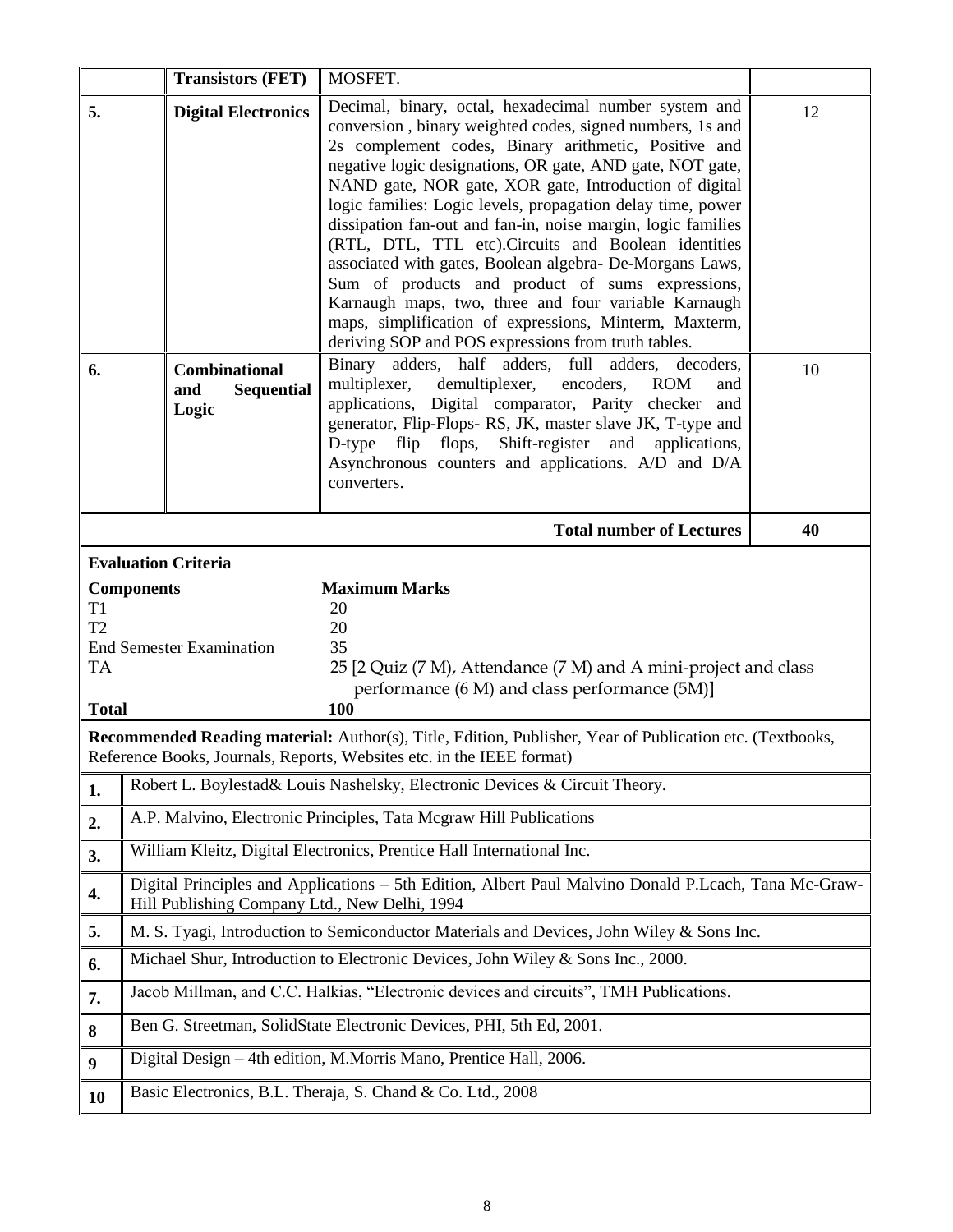# **Detailed Syllabus Lab-wise Breakup**

| <b>Course Code</b>     |                                                                                                 | 19M25PH111                                                                                  | <b>Semester: ODD</b>               |                      | <b>Semester: 1st Session: 2020 -2021</b> |  |                         |  |  |
|------------------------|-------------------------------------------------------------------------------------------------|---------------------------------------------------------------------------------------------|------------------------------------|----------------------|------------------------------------------|--|-------------------------|--|--|
|                        |                                                                                                 |                                                                                             | Month from: Jan to June (Deferred) |                      |                                          |  |                         |  |  |
| <b>Course Name</b>     |                                                                                                 | Laboratory-1                                                                                |                                    |                      |                                          |  |                         |  |  |
| <b>Credits</b>         |                                                                                                 | 4                                                                                           |                                    | <b>Contact Hours</b> |                                          |  | 12                      |  |  |
| <b>Faculty (Names)</b> |                                                                                                 | Coordinator(s)                                                                              | Ashish Bhatnagar                   |                      |                                          |  |                         |  |  |
|                        |                                                                                                 | Teacher(s)<br>(Alphabetically)                                                              | Navendu Goswami, Anuraj Panwar     |                      |                                          |  |                         |  |  |
| <b>COURSE OUTCOMES</b> |                                                                                                 |                                                                                             |                                    |                      |                                          |  | <b>COGNITIVE LEVELS</b> |  |  |
| CO <sub>1</sub>        |                                                                                                 | Recall optics, solid state physics and modern physics principles behind<br>the experiments. |                                    |                      |                                          |  | Remembering $(C1)$      |  |  |
| CO <sub>2</sub>        | Explain the experimental setup and the principles involved behind the<br>experiments performed. |                                                                                             |                                    | Understanding $(C2)$ |                                          |  |                         |  |  |
| CO <sub>3</sub>        | Plan the experiment and set the apparatus and take measurements.<br>Applying $(C3)$             |                                                                                             |                                    |                      |                                          |  |                         |  |  |
| CO <sub>4</sub>        |                                                                                                 | Analyze the data obtained and calculate the error.                                          |                                    |                      |                                          |  | Analyzing (C4)          |  |  |
| CO <sub>5</sub>        | Interpret and justify the results.<br>Evaluating (C5)                                           |                                                                                             |                                    |                      |                                          |  |                         |  |  |

| <b>Module</b><br>No. | <b>Title of the Module</b> | <b>List of Experiments</b>                                                                                                                       |       |  |  |  |  |
|----------------------|----------------------------|--------------------------------------------------------------------------------------------------------------------------------------------------|-------|--|--|--|--|
| 1.<br>Optics         |                            | 1. Wavelength measurement of Na-source using Michelson                                                                                           | $1-5$ |  |  |  |  |
|                      |                            | interferometer.                                                                                                                                  |       |  |  |  |  |
|                      |                            | 2. Determination of coherence $\&$ width of spectral lines using<br>Michelson interferometer                                                     |       |  |  |  |  |
|                      |                            | 3. To determine the wavelengths of Balmer series in the visible<br>region from hydrogen emission and to determine the Rydberg<br>constant        |       |  |  |  |  |
| 2.                   | <b>Modern Physics</b>      | 4. Measurement of critical potential using Franck-Hertz tube.                                                                                    | $1-5$ |  |  |  |  |
|                      |                            | 5. To observe the Zeeman spitting of the green mercury line using<br>Fabry-Perot etalon for normal transverse and longitudinal<br>configuration. |       |  |  |  |  |
| 3.                   | <b>Solid State Physics</b> | 6. Determination of band gap of semiconductor from temperature<br>dependence of Resistivity using Four Probe Method                              | $1-5$ |  |  |  |  |
|                      |                            | 7. To study B-H loop for a given sample by CRO                                                                                                   |       |  |  |  |  |
|                      |                            | 8. Study of Dielectric constant and determination of Curie<br>temperature of ferroelectric ceramics                                              |       |  |  |  |  |
|                      |                            | 9. Study of Hall Effect and determination of allied coefficients                                                                                 |       |  |  |  |  |
|                      |                            | 10. Study of magneto resistance of given semiconductor material                                                                                  |       |  |  |  |  |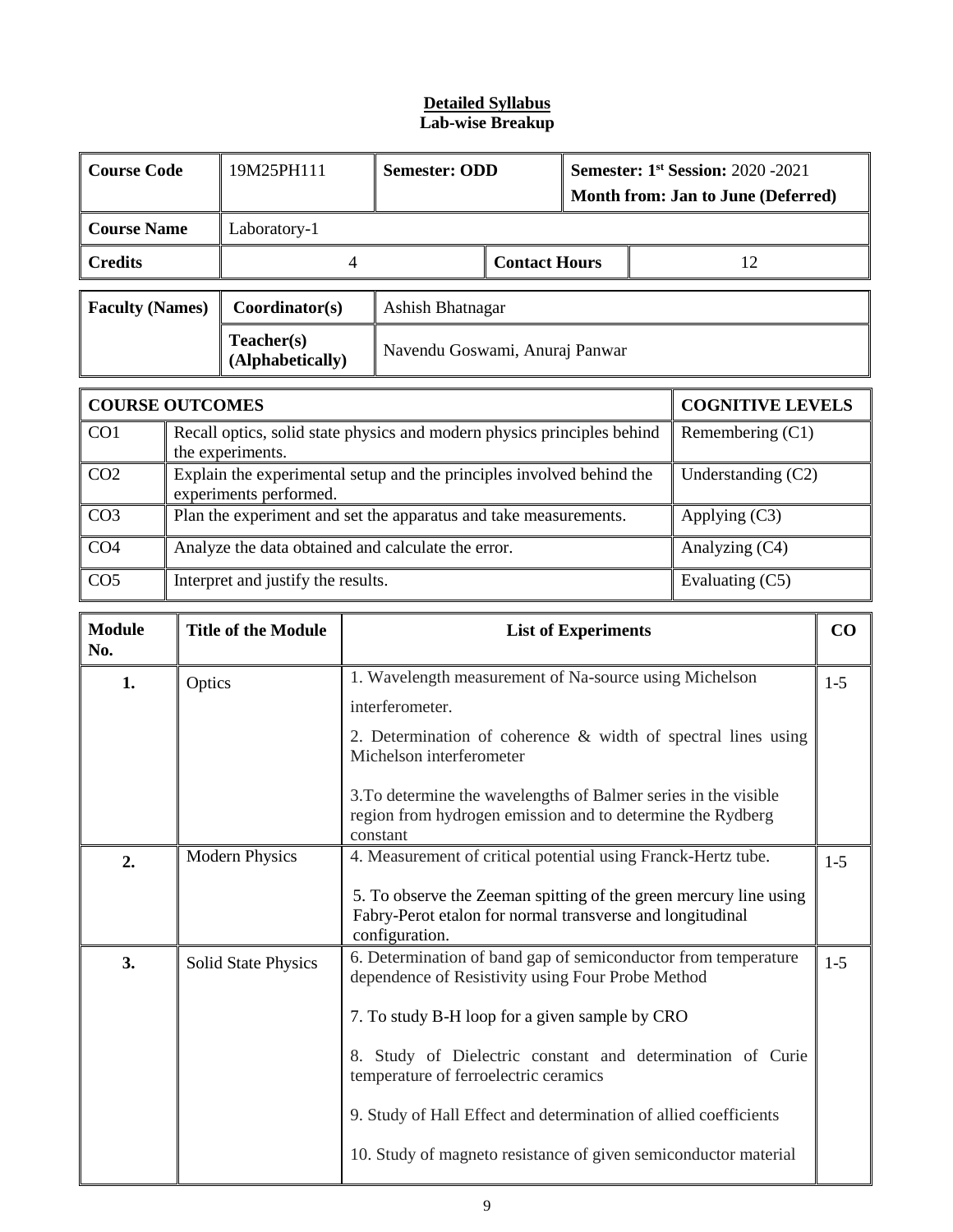|                            | 11. Study of Magnetostriction using Michelson Interferometer<br>12. Study of electron spin resonance and determination of line<br>width, electron spin, magnetic moment of an electron and electron |  |
|----------------------------|-----------------------------------------------------------------------------------------------------------------------------------------------------------------------------------------------------|--|
|                            | g factor.                                                                                                                                                                                           |  |
| <b>Evaluation Criteria</b> |                                                                                                                                                                                                     |  |
| <b>Components</b>          | <b>Maximum Marks</b>                                                                                                                                                                                |  |
| Mid Term Viva (V1)         | 20                                                                                                                                                                                                  |  |
| End Term Viva (V2)         | 20                                                                                                                                                                                                  |  |
| D <sub>2</sub> D           | 60                                                                                                                                                                                                  |  |
| <b>Total</b>               | <b>100</b>                                                                                                                                                                                          |  |

| Recommended Reading material: Author(s), Title, Edition, Publisher, Year of Publication etc. (Text books, |
|-----------------------------------------------------------------------------------------------------------|
| Reference Books, Journals, Reports, Websites etc. in the IEEE format)                                     |
|                                                                                                           |

**1.** Experiment hand-outs.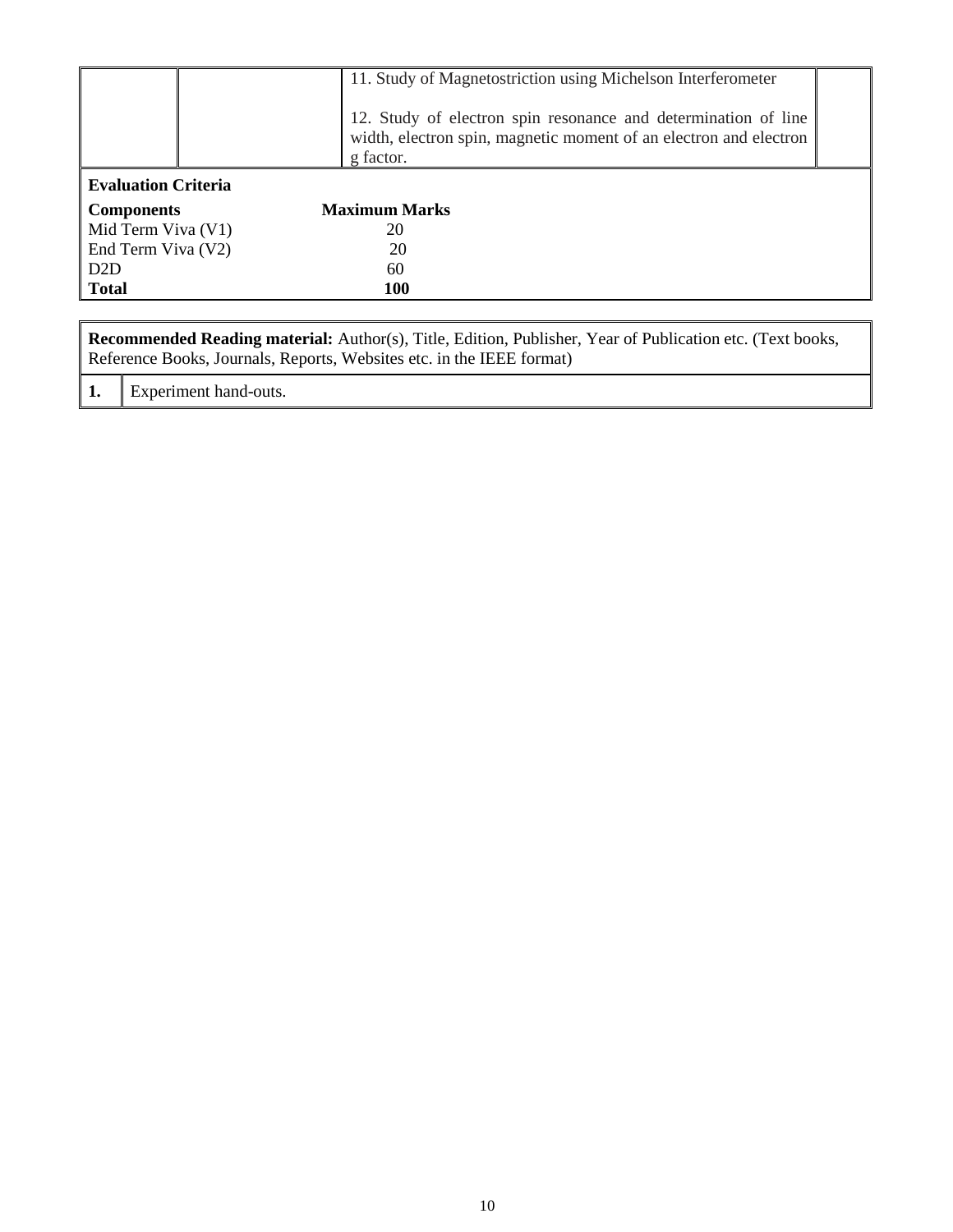| <b>Course Code</b>     |                                                                                                            | 19M21HS111                                                                             | <b>Semester: Odd</b> |                      | <b>Semester: I</b> |                         | <b>Session: 2020 -2021</b> |  |
|------------------------|------------------------------------------------------------------------------------------------------------|----------------------------------------------------------------------------------------|----------------------|----------------------|--------------------|-------------------------|----------------------------|--|
|                        |                                                                                                            |                                                                                        |                      |                      |                    |                         | Month: July-Dec 2019       |  |
| <b>Course Name</b>     |                                                                                                            | <b>Presentation and Communication Skills</b>                                           |                      |                      |                    |                         |                            |  |
| <b>Credits</b>         |                                                                                                            | 2                                                                                      |                      | <b>Contact Hours</b> | $2 - 0 - 0$        |                         |                            |  |
| <b>Faculty (Names)</b> |                                                                                                            | Coordinator(s)                                                                         | Rashmi Jacob         |                      |                    |                         |                            |  |
|                        |                                                                                                            | Teacher(s)<br>(Alphabetically)                                                         | Rashmi Jacob         |                      |                    |                         |                            |  |
| <b>COURSE OUTCOMES</b> |                                                                                                            |                                                                                        |                      |                      |                    | <b>COGNITIVE LEVELS</b> |                            |  |
| C <sub>101.1</sub>     | Develop an in-depth understanding and appreciate the subtle aspects of<br>English as a communication tool. |                                                                                        |                      |                      |                    |                         | Understand(C2)             |  |
| C <sub>101.2</sub>     |                                                                                                            | Assess the communication challenges of a diverse, global marketplace<br>Analyze $(C4)$ |                      |                      |                    |                         |                            |  |
| C <sub>101.3</sub>     | Create & Compose different forms of Professional writing<br>Create $(C6)$                                  |                                                                                        |                      |                      |                    |                         |                            |  |
| C101.4                 | Evaluate the effectiveness of sample Presentations<br>Evaluate (C5)                                        |                                                                                        |                      |                      |                    |                         |                            |  |
| C101.5                 | Apply the acquired skills in delivering effective presentations<br>Apply $(C3)$                            |                                                                                        |                      |                      |                    |                         |                            |  |

| <b>Module</b><br>No. | Title of the<br><b>Module</b>                                            | <b>Topics in the Module</b>                                                                                                                                                                                                                                                                                                                                                                                                                  | No. of<br><b>Lectures for</b><br>the module |
|----------------------|--------------------------------------------------------------------------|----------------------------------------------------------------------------------------------------------------------------------------------------------------------------------------------------------------------------------------------------------------------------------------------------------------------------------------------------------------------------------------------------------------------------------------------|---------------------------------------------|
| 1.                   | Communication<br>Process,<br>Grammar, and<br><b>Vocabulary</b>           | Communication: Definition, Model, Channel, Goals<br>٠<br>Process of Communication: Linear Concept,<br>$\bullet$<br>Shannon-Weaver Model, the Two-Way Process<br>Communication Traits: Communication<br>$\bullet$<br>Apprehension, Style, Argumentativeness and Verbal<br>Aggressiveness<br>Grammar: <i>denotative</i> and <i>connotative</i> words,<br>$\bullet$<br>subject-verb agreement<br>Techniques of Vocabulary Building<br>$\bullet$ | 5                                           |
| 2.                   | <b>Intercultural</b><br>Communication                                    | Recognizing cultural diversity: variations in a<br>$\bullet$<br>diverse world<br>Developing Cultural Intelligence: High-Context<br>$\bullet$<br>Cultures and Low-Context Cultures<br>Time as a cultural factor: <i>Monochronic</i> and<br>$\bullet$<br>Polychronic Time<br>Challenges of Intercultural Communication<br>$\bullet$<br>Developing Cultural Competency and Guidelines<br>$\bullet$<br>for Adapting.                             | 5                                           |
| 3.                   | <b>Business</b><br><b>Etiquettes</b> , and<br><b>Presentation Skills</b> | Ekman's classification of communicative<br>$\bullet$<br>movements<br>Face Facts, Positive Gestures, Negative Gestures,<br>$\bullet$<br><b>Lateral Gestures</b><br>Preparing and Delivering a Presentation<br>$\bullet$<br>Using Audio-Visual Aids: Presentation Support<br>$\bullet$                                                                                                                                                         | 5                                           |